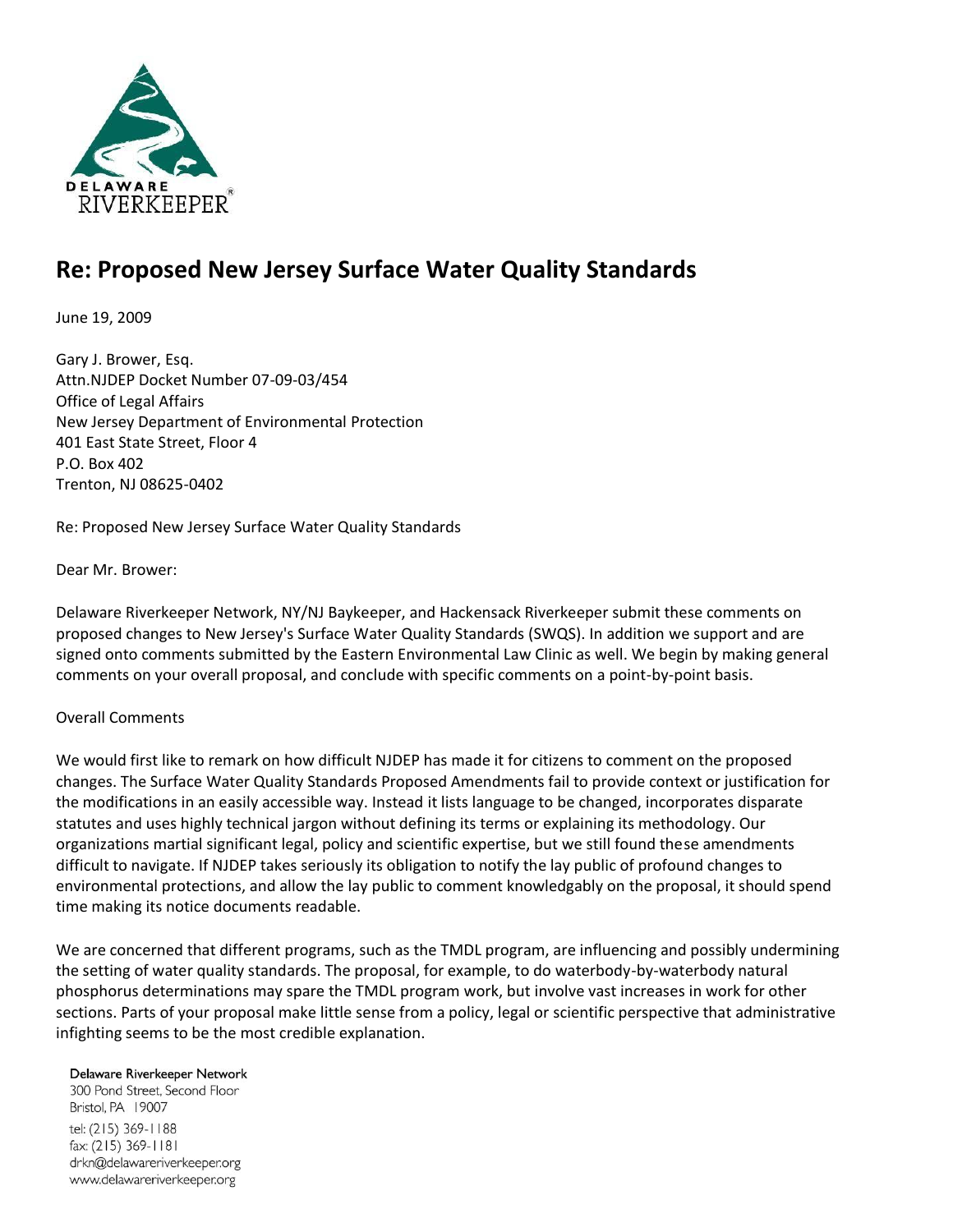We are concerned that the Department's antidegradation implementation procedures are inadequate and fail to meet minimum federal requirements. In some cases language is vague and inconsistent. The level of protection in the guidance is often unclear and inconsistent with federal regulations. The Department must adopt SWQS that identify specific and protective implementation procedures for EPA review and approval. These procedures should include standards for enforcement of antidegradation policies in affected permit programs in a way that assures that the policies are actually achieved.

We are concerned with the proposed amendment in the standards relating to nutrients, particularly the decision to adopt narrative criteria for phosphorus. This alteration undermines the current standard New Jersey has in place and weakens SWQS. We fear that this change stems from an effort to relax restrictions on polluters. EPA has provided guidance on setting numeric standards for both nitrogen and phosphorus, and has also weighed in with other states to move them from narrative to numeric standards.

We fear that the switch to narrative standards will entail vastly more work for NJDEP, result in far less certainty in enforcement and allow polluters many opportunities to delay and weaken regulation. We firmly believe that the proposal weakens New Jersey's protections for its waters in a major and illegal way and strongly urge the Department to maintain its current policy on phosphorus. We also have concerns of proposed temperature modifications.

## Specific Comments

## Proposed Change 1.5(d)1i

We applaud the Dept for integrating protections for threatened and endangered species into protected existing uses. We recommend that the language be strengthened from "maintenance" to an increase in numbers of these species that are declining in number. When listed species are of concern, the NJDEP should aim higher than mere maintenance and attempt measures intended to restore populations to sustainable levels. If additional protections are needed to help increase numbers to sustainable populations, language in the SWQS should reflect that.

## At N.J.A.C. 7:9B-1.5(d)1

Page 15 - The Department proposes to add a provision that existing uses shall be maintained and protected and that designated uses shall be maintained or, as soon as technically and economically feasible, be attained wherever these uses are not precluded by natural conditions. This provision is currently codified at N.J.A.C. 7:9B-1.5(d)2.

## (7:9B-1.9(b)

Please define "natural conditions." We suggest removing natural conditions from the language. Inclusion of "natural condition" waivers in WQS regulations create a host of potential legal and programmatic problems. Natural conditions should not include dams and impoundments that might lead to a stream not attaining its designated use. It is impossible or impractical to determine what truly natural conditions in a longdeveloped state like New Jersey would be. Is the Department going to determine what these waters were like before human settlement? Determining "natural conditions" seems merely an attempt to allow more pollution without coming out and saying "you can pollute more."

## 7:9B-1.14(b)(2)

Language included is confusing. Reference to "dischargers" problematic because WQC apply to waterbodies, not sources of pollution. As written could be taken to mean that lowering of water quality of PL waters due to nonpoint sources is irrelevant to determining whether high WQ of PL waters is properly maintained. Also, all WQC should apply, not just ones as of nearly 30 years ago. Water quality based discharge limits applicable to point sources as of March 1981 should

Also remain in effect. All such language should be deleted, so as to make clear that attainment of WQC is to be measured against condition of a waterbody, regardless of what sources of pollutants might affect the water.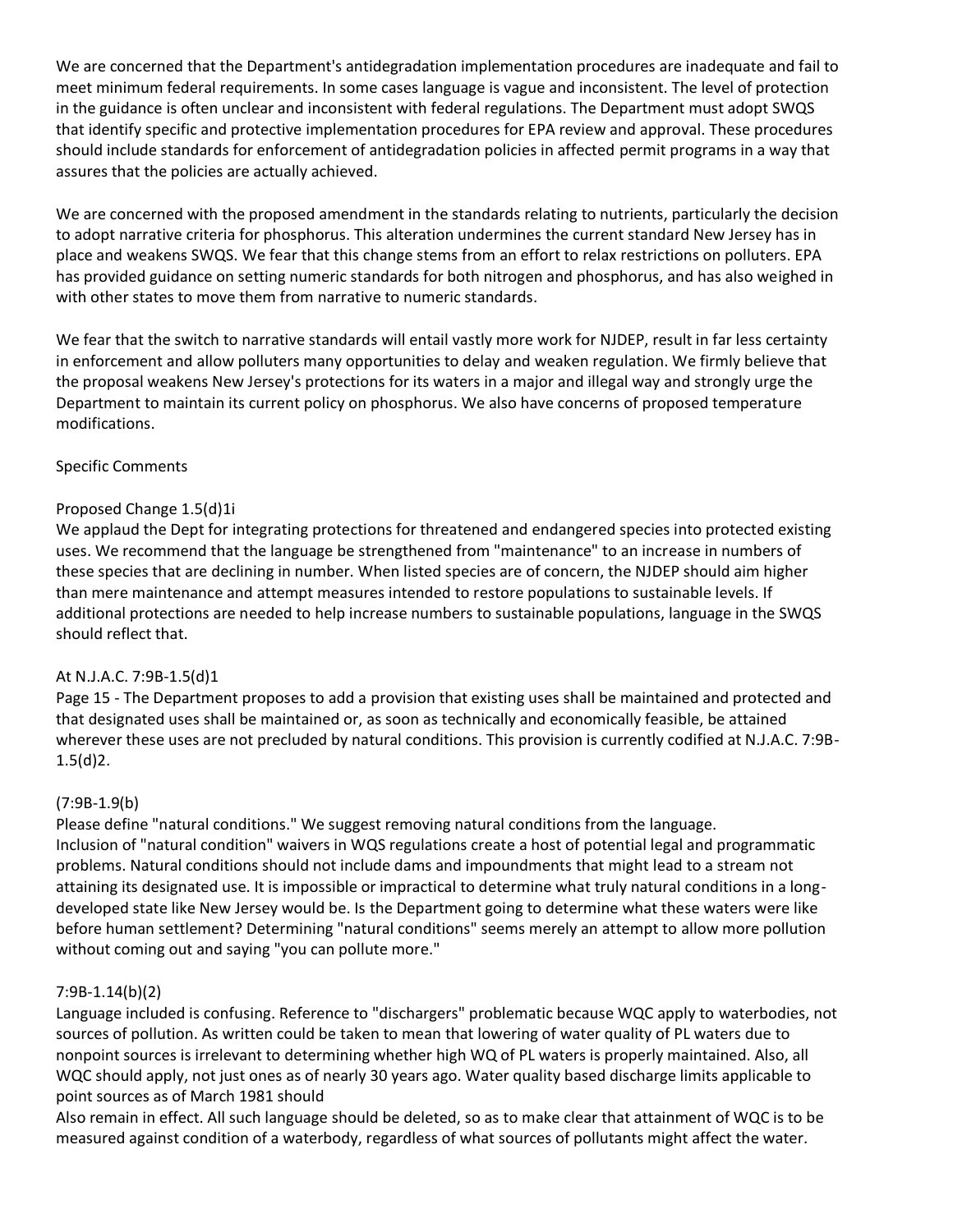What is the effect of :9B-1.14(b)(2) i. and ii?

Page 88 Antidegradation Requirements - Category 1 and Category 2 Waters How often, in the past, have alternatives to discharge been allowed?

Can the Dept define "water quality based effluents" and also provide justification of why this type of effluent should be allowed?

There appears to be various inconsistencies between provisions of existing and proposed SWQS as they relate to Category 1 and Category 2 waters. SWQS appear to not provide appropriate protection as required by the EPA and at times seems to contradict EPA's regulations (40CFR131.12(a)(2)) as well as the state provision 7:9B-1.5(d)(5). For example, EPA regulations do not allow issuing a permit for a discharge that would "cause or contribute to" failure to meet WQS. Language in this section regarding WQBELs outlined for Category 1 seem to allow "some change in ambient water quality if necessary and justifiable for social and economic development". Under what circumstances could an effluent limit that would result in exceedances of existing water quality criteria be justified?

## Page 19 - N.J.A.C. 7:9B-1.5(g) - Nutrient Policies:

DEP's proposal to amend nutrient standards concerns us greatly. New Jersey is one of the few states that have numeric criteria for Total Phosphorus (TP). As a result, we recognize New Jersey as being a leader in this arena and for setting numeric limits for TP, which strengthen New Jersey's water quality standards. The Clean Water Act was passed because instream regulation was insufficient to prevent a growing catastrophe in America's waters. Congress saw that the only way to stop the problem was to require technology based standards that would reduce and ultimately eliminate discharges of pollutants to waters of the United States. In retreating from numeric standards that ultimately influence stream discharges, New Jersey is retreating from the proven regulatory regime that has greatly improved the health of the nation's waters.

Studies indicate that small concentrations of TP can have a big impact to downstream regions and nitrogen can also be a limiting factor affecting stream health - high inputs of either of these nutrients can and do cause dead zones, decreased visibility and aesthetics, crash dissolved oxygen levels, cause large algae blooms, and kill fish.

Having numeric criteria (over narrative criteria alone) helps assure better protection of our streams. Phosphorus is often the limiting factor to plant growth and only a small change in phosphorus can set off a chain of undesirable events causing extensive algal growth; most water quality scientists agree that unpolluted streams have a phosphate level of less than 0.01 mg/l and background levels in streams should not exceed about 0.1 mg/L. This 0.1 mg/l standard is in fact, New Jersey's numeric limit for FW2 water -- one of the best and most protective standards in the nation currently. The Commentators urge NJDEP to keep this stringent numeric standard in place, not dilute it to a narrative criteria embraced by polluters. Using simple numeric criteria as New Jersey currently does is based on sound, defensible science and allows for needed stringent control of phosphorus inputs and discharges.

New Jersey currently exceeds protections set out by the EPA related to phosphorus and EPA does not support narrative criteria for nutrients. EPA published guidance also suggests numeric ambient criteria for total nitrogen. Nitrogen pollution is a major problem in our lakes and rivers. We suggest that rather than weaken the current phosphorus standard, we instead strengthen the nitrogen standard that is set at a high 10 mg/l for drinking water and that does not protect for aquatic life uses impacted by too much nitrogen in the system . Many of our streams suffer from larger concentrations of nitrate-nitrogen so an aquatic life use standard for nitrogen would help better achieve clean streams.

DEP's new conceptual approach in the Nutrient Enhancement Plan proposes to use the existing numeric criteria paired with now another new criteria that is based on "ecosystem response indicators" such as dissolved oxygen or bio-indicators using benthic invertebrates, phytoplankton, chlorophyll a, and related indices to determine use attainability. This proposed approach will weaken the current standard. The current standard is preferable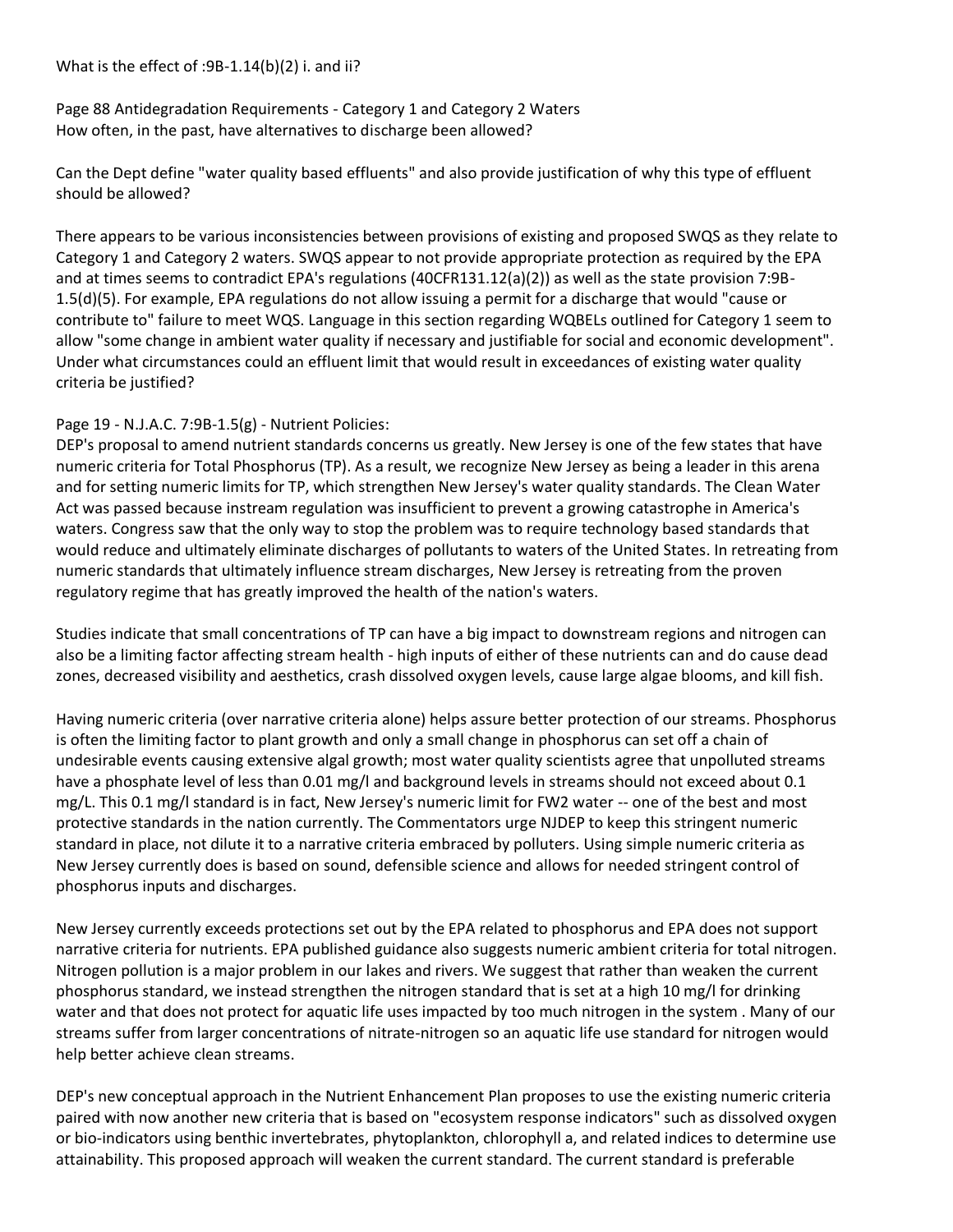because it is currently based on the numeric criteria that limits the inputs of pollution from phosphorus and provides a simple numeric standard. It serves as a valuable baseline from which to work toward protecting stream health.

NJDEP's proposed changes could lead to harmful bay conditions as waterbody specific narrative criteria ignores that water moves between waterbodies and ultimately ends up in our bays. For example, a tributary or river may exceed the numeric criteria of TP but if algae or chlorophyll a cannot colonize the waterbody for unrelated reasons, the stream would not be failing to meet its designated use. As that nutrient-rich water flowed to our larger bay systems, major downstream effects could be realized. The proposed framework will not protect the Delaware Bay, for example, which is the largest sink of phosphorus and thus susceptible to deadly anoxic conditions. The Delaware estuary is very high in nutrients today compared to other estuaries. The neighboring Chesapeake Bay has dead zones from too much phosphorus in the watershed - sometimes creating dead zones covering as much as 40% of the Bay's mainstem . While many try to point to a lack of dead zones, algae blooms, pfisteria outbreaks and the like as proof that nutrients are not a concern for the Delaware Estuary and Bay, the truth is that the ramifications of over-nutrification on the ecosystems of the Delaware Estuary and Bay have never been studied. The fact that over-nutrification is not taking its toll on the Delaware in the same ways it is in other water systems speaks not to a lack of danger of harm, it speaks to a lack of data, and to the reality that the Delaware is very different from these other waterbodies. The Delaware River Basin Commission is just now beginning to consider and investigate this issue recognizing the lack of information and awareness that surrounds it. Also, streams could be unfairly removed from the Integrated List and the subsequent TMDL process - but not because they are not harmed by excessive nutrients or a high TP, but rather because they are not meeting the proposed new "ecosystem response criteria".

NJDEP's policy is further flawed because "response criteria" are only apparent after the stream is harmed by pollution. Thus, the state can only react after the waterbody has already suffered the effects of the pollution. Once the damage is done the regulatory response must include restoration. It is always more expensive to fix a problem than it is to prevent a problem. Allowing polluters to discharge nutrients and knowingly pollute water bodies until algae blooms and anoxic dead zones occur betrays New Jersey residents. It simply does not provide the level of protection our communities deserve or are entitled to under the law. Instead, it appears to be more an effort to placate the demands of dischargers who do not want to meet these nutrient limits but would rather be allowed to continue to pollute our streams and environment in order to increase their profit margins. At a recent comment session in Trenton, several environmental groups were present to express their concern on this proposal. No industry groups lodged complaints.

It simply does not make sense for the NJDEP to make this change. The endeavor will create more burdens on the Department and will unavoidably increase pollution. NJDEP should desire neither outcome. How many years will it take to develop these site specific criteria? What is the budget for this highly technical and labor intensive work load? We should not weaken our standards because of pressure to reduce TMDLs and stream listings - this rationale is wrong.

The Nutrient Enhancement Plan (EP) (NJDEP, January 2009) states that 30% of all assessed wadeable streams in New Jersey exceed the numeric criterion for TP in the 2008 Integrated List. Therefore, the report states that it is a "high priority" to replace the numeric criteria with the proposed "site-specific nutrient translators". Changing the regulatory playing field to make pollution disappear on paper but perpetuate it in the state's waters is not in the spirit of the Clean Water Act. The Clean Water Act is not designed to secure compliance by encouraging downgrades - it is designed to secure compliance with technological standards, to prevent pollution before it occurs, and eventually eliminate discharges to the nation's waters. To weaken standards simply because so much of the state's waters are polluted by nutrients from upstream discharges is a failure of leadership. Instead, efforts must be made to reduce the permitted discharges of TP, reduce the number of man-made impoundments on our streams, and set strong numeric standards for Total Nitrogen.

What will the translators look like? Will there be a formula(s) for deriving WQC applicable to entire watersheds, using watershed-specific information? Or actual "translations" of the narrative WQC (i.e.watershed specific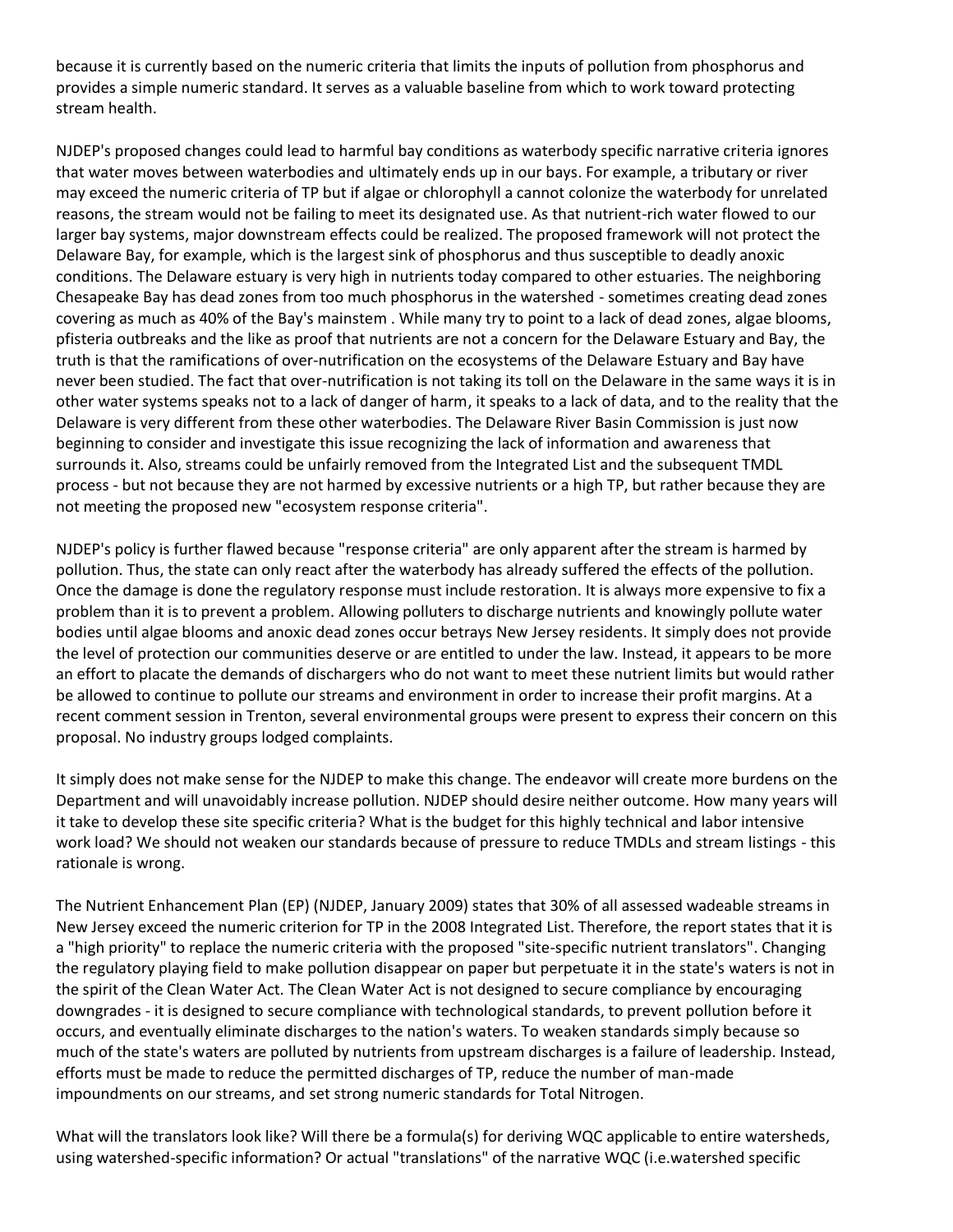water quality thresholds consistent with supporting DUs)? Why should they not be incorporated into WQS regulations in the same manner as "site-specific water quality criteria"?

Lakes and Phosphorus Limits -New Jersey has developed phosphorus TMDLs for 48 lakes that exceed numeric TP criterion for lakes (0.05 mg/l). The EP states that modeling has shown that some lakes, given the large upstream watershed, will never meet their phosphorus limits - even with no anthropogenic inputs of phosphorus. As part of the TMDL, NJDEP should require the removal of these run-of-the-river shallow impoundments that decrease overall water quality in the first place and that obstruct fish passage. Lake front property owners and dam owners should be required to agree to allow removal of these structures which cause harm. It is a violation of the Clean Water Act for New Jersey to use these lakes as endpoints for calculating phosphorus reductions that exceed the existing numeric criteria. New Jersey falsely makes this determination by referring to the WQS provision that allows naturally occurring conditions to prevail over numeric criteria. It is clear that a man-made impoundment and dam is not "naturally occurring"; therefore this justification does not comport with the law.

N.J.A.C. 7:9B-1.12 - Designated uses of FW1, PL, FW2, SE1, SE2, SE3, and SC waters - Page 32 Though primary contact recreation standards are more stringent than secondary contact recreation standards, if the streams are used for secondary contact recreation, such as boating or kayaking, what is the rationale for deleting this designated use? Designated uses should reflect all the uses and goals of the stream and should not be deleted but rather listed in full to reflect the diversity of uses provided by each waterway. Removing a designated use is not allowed under the Clean Water Act without an extensive and costly Use Attainability Analysis being conducted that could ultimately lead to a more polluted stream.

#### Incomplete WQC

Criteria for several "conventional" pollutants /parameters (e.g., pH, sulfates, TSS) have only a criterionmagnitude. There is no mention of a criterion-duration/averaging period and no mention of a criterionfrequency/recurrence interval. Does this assume criterion duration equals an instant while criterion frequency equals zero? It the Dept intends otherwise, it needs to specify in SWQS. The Dept should also show scientific data that designated uses will be protected with longer duration and higher frequency pollution events.

The chronic SWQC for bacteria is expressed as an open-ended geometric mean, unlike corresponding US EPA WQC. There is no mention of 30-day mean (or any other duration). This implies or could be taken to mean all available data, on the record, which could go back decades. Without duration equal to or shorter corresponding EPA WQC's duration, the Dept. would need to present scientific evidence (presumably epidemiological data) showing that exposure to the bacterial criterion-concentration, would not pose risks significantly greater that the 8-10 additional cases of gastrointestinal illnesses per 100 swimmers.

Since sediment issues and flow concerns are common problems in New Jersey. The Dept. should develop appropriate sediment criteria (using total suspended solids or turbidity measures) or flow criteria to be part of the SWQS. Biocriteria and bioassessments to help shift the regulatory focus to the actual, rather than theoretical response of watershed to pollution and other environmental stressors should be pursued and EPA supports the use of biocriteria.

N.J.A.C. 7:9B-1.10 - Procedures for reclassifying specific segments for less restrictive uses,- Page 32 - sets forth specific requirements necessary to petition the Department to remove a designated use from a waterbody. The Department is proposing to readopt this section without change. --- Designated uses are goals for our waterbodies and these protections and uses should not be removed through the process of downgrades or use attainability analyses (UAAs). Limited budgets make it even more critical not to waste agency time on the lengthy process of downgrading waterbodies. Waterbodies that do not attain designated uses should be put on the Integrated list to reach their designated use through restoration, rather than be downgraded through a UAA. The feasibility of attaining a designated use in the future is hard to guess, and the Department should be reluctant to downgrade waters based on what is "impossible." The Department should anticipate new pollution control technologies and remember that the CWA sought to eliminate discharges of pollution into navigable waters by 1985. The antidegradation designation of a waterbody is required to be based on characteristics and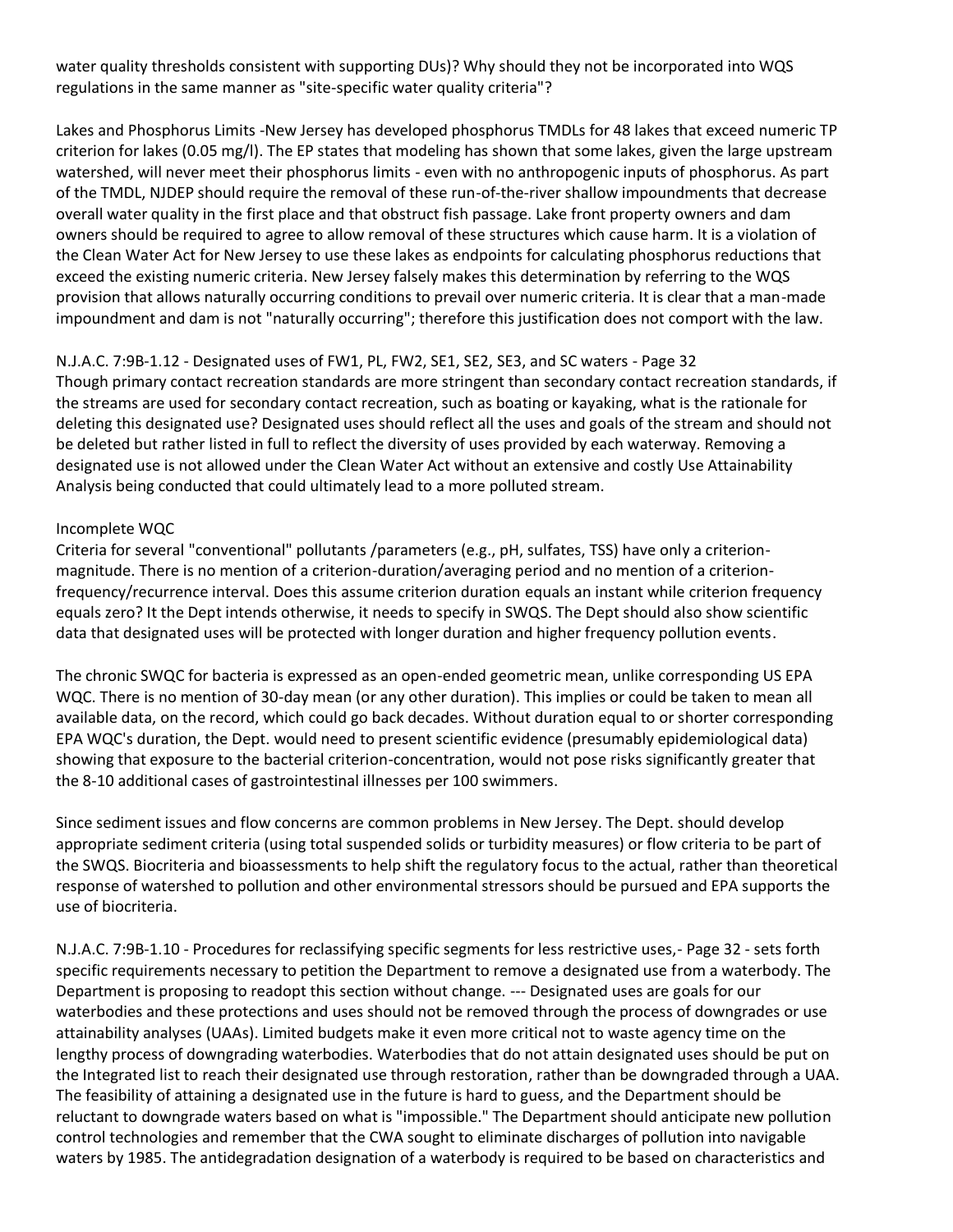criteria stated in the SWQS. Under the Clean Water Act, states may not consider economic factors in setting SWQS. Economic considerations are to be addressed in implementation, not in setting standards.

N.J.A.C. 7:9B-1.14 - Surface water quality criteria - P. 33 - We propose stronger criteria for total nitrogen based on health of aquatic life rather than only drinking water standards. This is required under the Clean Water Act (Section 303 (c) (2) (A) and EPA has provided guidance to assist with establishing numeric Total Nitrogen standards.

## Page 35 - N.J.A.C. 7:9B-1.14(d)4 pH criteria

Expanding the pH criteria to include lower pH's indicative of pineland conditions is appropriate in the coastal plain regions where pineland habitat affects and leads to lower pH ranges. We recognize NJDEP for the development and implementation of this index to help correctly monitor the health of these valuable streams that have a distinct benthic community and naturally low pH. Efforts need to be made to address issues associated with stormwater runoff and the elevated pH's that are impacting these streams.

## N.J.A.C. 7:9B-1.14(d)5 Phosphorus:

## (See comments above on nutrients).

We strongly oppose any effort to weaken phosphorus standards from numeric phosphorus criteria to narrative criteria - we see it as an exit ramp strategy for polluters. New Jersey's numeric criteria are based on sound scientific data of the past that leads to protective criteria. NJDEP has been a leader when it comes to setting stringent numeric criteria - NJDEP should not backslide. We also believe that new science, such as that published this past winter further strengthens the need for stronger nutrient limits as it relates to global warming and significant effects of nitrous oxide emissions by aquatic macrofauna from excess sediments in our river bottoms, bays and lakes through out-gassing. Due to concerns of nutrients throughout the nation, EPA has established ecoregion numeric criteria that could be used (at a minimum) rather than shift to narrative criteria. EPA has developed nine documents to address nutrient criteria in different ecoregions of the country (The Clean Water Act, River Network, 2005) (www.epa.gov/waterscience/criteria/nutrient/ecoregions/rivers/index.html). We strongly urge New Jersey to maintain its current protective numeric phosphorus criteria.

Having numeric criteria (over narrative criteria alone) helps assure better protection of our streams. Phosphorus is often the limiting factor to plant growth and only a small change in phosphorus can set off a chain of undesirable events causing extensive algal growth or blooms; most water quality scientists agree that unpolluted streams have a phosphate level of less than 0.01 mg/l and background levels in streams should not exceed about 0.1 mg/L. This 0.1 mg/l standard is in fact, New Jersey's numeric limit for FW2 water -- one of the best and most protective standards in the nation currently. Delaware Riverkeeper Network urges NJDEP to keep this stringent numeric standard in place, not dilute it to a narrative criteria encouraged by those that continually pollute our water who attempt to weaken our standards or from pressure to delist streams or decrease TMDL developments. Using numeric criteria as New Jersey currently does is based on sound, defensible science and allows for needed stringent control of phosphorus inputs. We must remember the goal of the Clean Water Act passed in the 1970's calls for NO DISCHARGE to our waterways.

For the benefit of water quality, NJDEP should be forcing new technologies and adherence to the numeric nutrient criteria limit rather than allowing an "exit ramp" strategy for dischargers. Cumulative impacts of high nutrients and the downstream Delaware estuary must be considered in addition to local attributes of the receiving stream. Just because other "ecosystem indicators" are not showing an extreme problem locally instream, doesn't mean this is justification to continue to allow inputs of TP into our streams - both regulated or unregulated. NPJDES must work toward the zero pollution discharge goals of the Clean Water Act.

As stated above, it is clear that much time, research and public investment is going into the development of proposed "ecosystem indicators". We question if this time and expertise of New Jersey scientists would not be better spent on other measures that in fact are not attempting to weaken the standards already put in place particularly with current budget constraints. This view appears to also be evident in EPA comments to the state of Florida (January 14, 2009).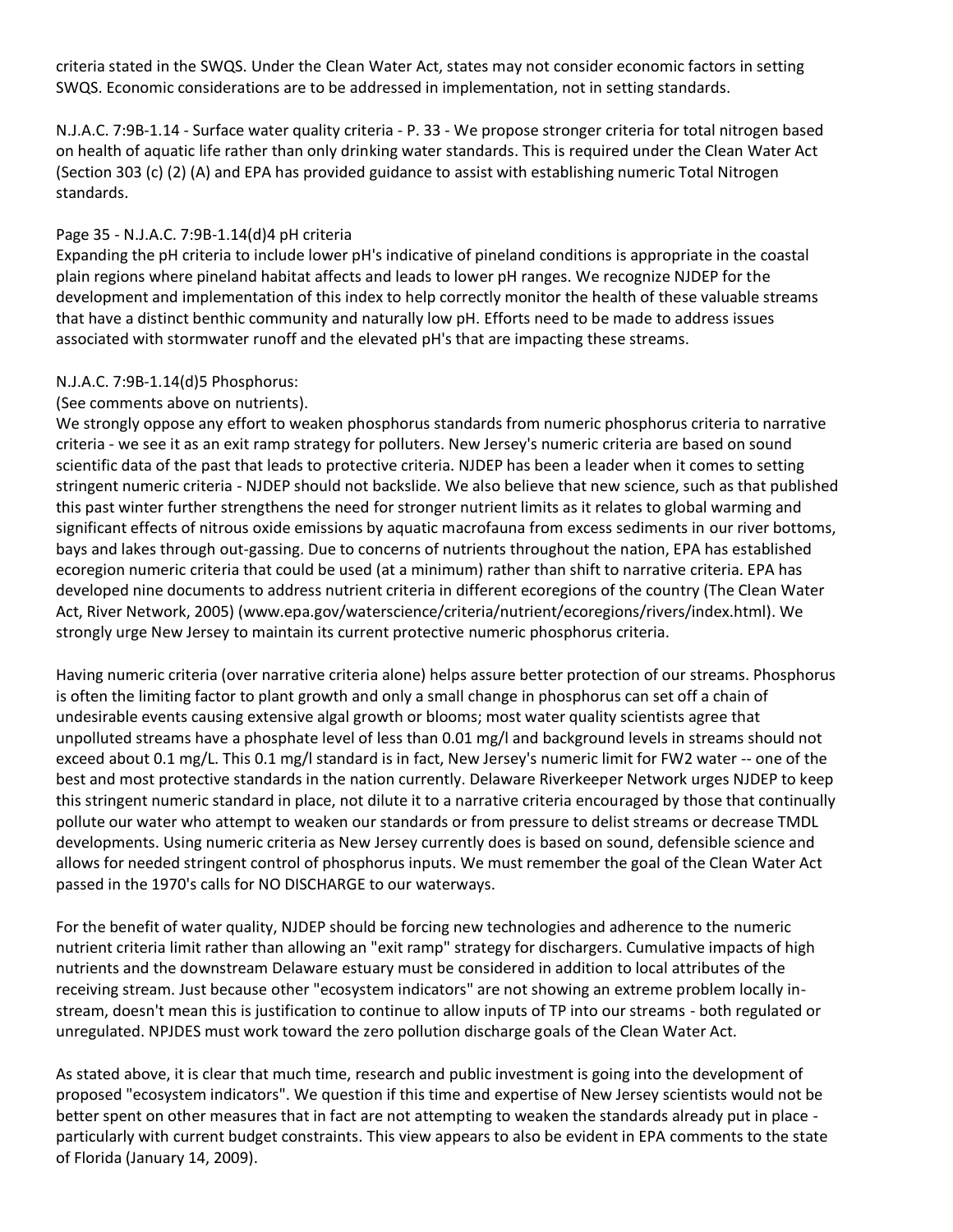"Having numeric nutrient criteria in place would have a similar effect on development of TMDLs. When developing TMDLs, Florida translates...the narrative nutrient criterion into a numeric target that the state determines is necessary to meet the narrative criterion and protect applicable designated uses....Each time a site-specific analysis is conducted to determine what the narrative criterion means for a particular water body , in developing a TMDL, the State takes site-specific considerations into account and devises a method that works for the data and information available. EPA maintains that numeric criteria for nutrients would enable the State to, in a more timely manner, establish TMDLs that identify nutrient reductions necessary to protect the designated uses. These resource intensive efforts to interpret the State's narrative criterion contribute to delays in implementing the criterion, and therefore, affect the State's ability to provide the needed protections for applicable designated uses."

Nitrogen Criteria - Given new science that shows the impact and effects of increased nitrogen in our bays and rivers (as it relates to nitrous oxide gas emissions among other findings), we encourage New Jersey to adopt stronger numeric nitrogen standards for protecting aquatic life. EPA has developed total nitrogen standards for nine ecoregions that could be adopted the Dept and below, an excerpt from EPA to the State of Florida supports the setting of numeric standards for TN. Other scientific research draws the same conclusions about nitrogen impacts. James et al. (2005) produced correlative evidence that nitrate concentrations above about 1 mg NO3-N L-1 led to reduced species richness of aquatic plants and Barker et al. (2008) confirmed this experimentally. Official reluctance to declare nitrate standards is misplaced .

"The thresholds of impairment used (by the state) are expressed as increasing as.....chlorophyll-a mean values for streams, estuaries and open coastal waters. While these impairment thresholds and the site-specific assessment processes are useful for identifying impaired waters, significant delays in identifying all nutrientimpaired waters unavoidably result from the need to implement the narrative criterion on a site-specific basis for many waters. Numeric nutrient criteria are necessary to facilitate and expedite the identification of all nutrient impaired waters..., thereby providing necessary protection for the State's designated uses, as required by the CWA..."

"...(Florida's) narrative nutrient criterion alone is not sufficient to protect applicable designated uses, and ...numeric nutrient criteria are necessary to meet the requirements of the CWA (January 14, 2009).

## 7:9B-1.14(d)5

Does new language regarding WQ-based effluent limits in NJPDES permits for nutrients apply to all the existing total phosphorus water quality criteria, or just some of them?

N.J.A.C. 7:9B-1.8 - Procedures for modifying water quality-based effluent limitations for individual dischargers to Category One waters - Page 30

We do not believe that weakening compliance schedules for discharges should be allowed. An existing three year maximum for compliance already allows too much pollution and is already far too liberal and to further propose to increase this compliance period beyond three years is not acceptable.

We are also confused as to the location of the language as it appears in this section which deals with "Procedures for modifying water quality based effluent limitations for dischargers to Category 1 waters". According to 7:9B1.6(a),the goal for Category One waters is to "protect the existing water quality from any measurable or calculable changes." Presumably these are waters that currently have better-than-WQC water quality, in which case it would be unusual to be imposing new (brand new and/or more stringent than previous WQBELs) WQ-based limits for existing sources. Hence, antidegadation comes up almost always in the contact of new or expanded loadings being proposed to a high quality water. It's clearly bad policy, and inconsistent with the spirit of the CWA, to allow someone to commence discharging additional loading to high quality waters that are higher than those needed to comply with antidegradation and give them several years to install new treatment or adopt whatever pollution prevention measures are needed to comply with the actual permit limit. Such controls and measures should be built into the new facility as it is being constructed, so that it complies with its permit limits from day one of discharging.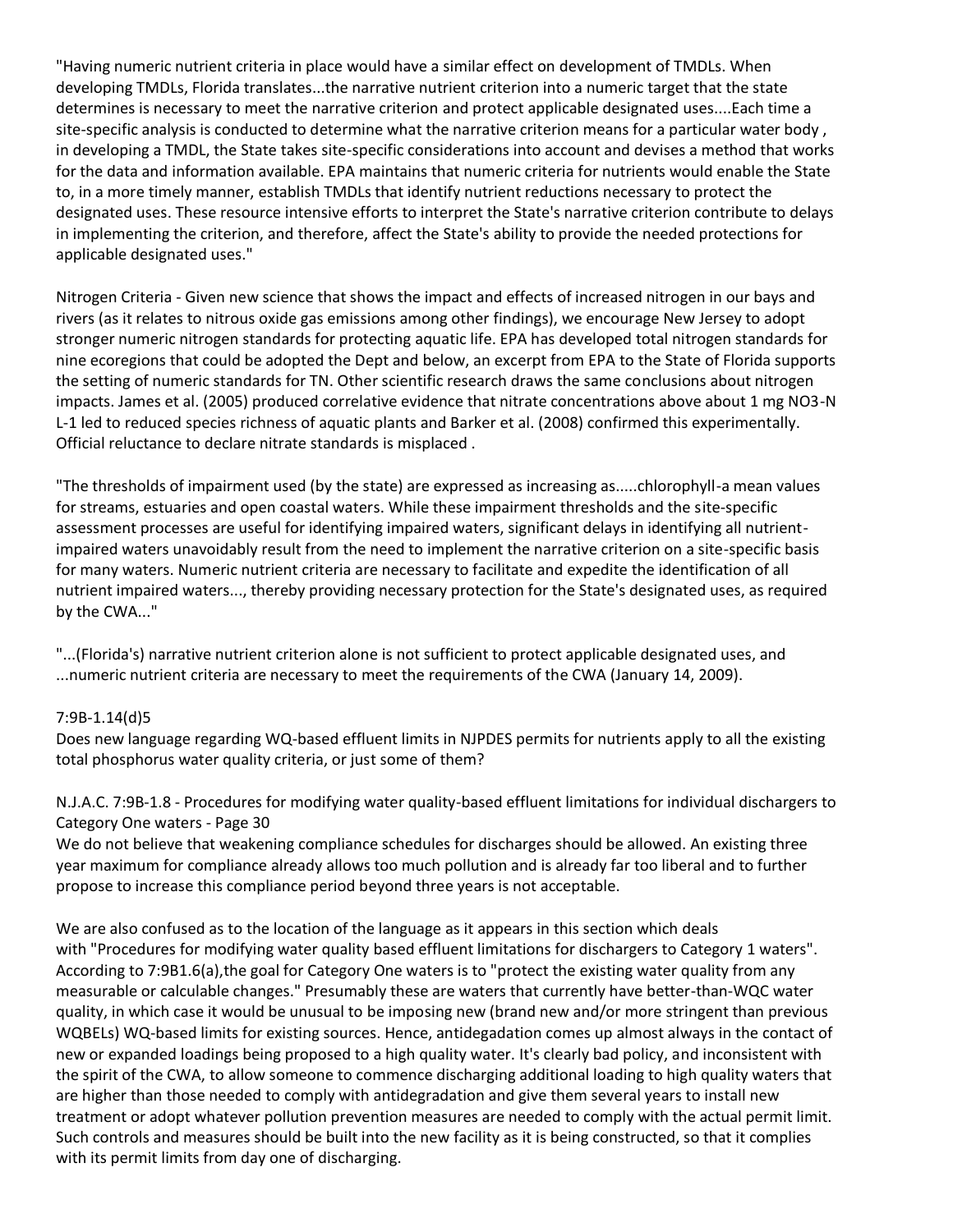N.J.A.C. 7:9B-1.5(h) - Regulatory Mixing Zone Policies - p 28 - Though we believe mixing zones are not in the spirit of the Clean Water Act, we agree with the Dept. that e.coli should be added to prohibitions within mixing zones.

Additionally, we encourage the Dept. to make maps and/or verbal descriptions of each single mixing zone that is delineated easily available to the public. This is in keeping with the spirit of transparency in government.

Page 35 - The Department is proposing to delete the reference to limiting nutrient at N.J.A.C. 7:9B-1.14(d)5ii.-- we do not support the removal of "limiting nutrient" in this context.

Page 36 - N.J.A.C. 7:9B-1.14(d)11 Temperature: We recognize the Dept for proposing temperature maximums for fish populations to strengthen temperature criteria currently in place that are based on non-protective summer seasonal averages only; however, we are very concerned that proposed maximum temperatures are far from protective of all three trout species. The Dept states that the lethal temperature for brook trout is 23.9 C but yet the proposed criteria for TM allow maximums above this temperature which is not protective of the fish that live in the stream. For TM waters, the target species should not be brown trout but brook trout which have a lower tolerance for temperature maximums.

This is even more discerning since the Dept states that brook trout now survive in less than half their original range in New Jersey, having once occupied nearly 200 of the State's 900 subwatersheds, according to the Eastern Brook Trout Joint Venture (EBTJV) 2006 assessment report, Eastern Brook Trout: Status and Threats (available at http://www.easternbrooktrout.org). Brook trout have been extirpated from 96 New Jersey subwatersheds, and none of the remaining subwatersheds where brook trout are present are considered "intact." The optimal temperature range for feeding, growth and reproduction for brook trout is 11 to 16°C.

Other states like Pennsylvania have maximum temperatures set based on bi-weekly calendar years. For a comparison, Pennsylvania, in its equivalent TP stream segments (CWF), does not allow a maximum of over 66 degrees F, even in the hot months of August and September. While New Jersey, is proposing a maximum of 71.6 degrees F in its FW2-TP regions.

Furthermore, the Dept is proposing maximums for small moth bass and yellow perch that do not allow a buffer or margin of error before lethal effects take place. The daily maximum needs to be more protective of these species to adhere to protecting the designated use.

Page 39 - Temperature - The Dept is recommending an hourly average be used to determine the daily maximum when continuous monitoring is being used. This does not make sense and is not a maximum reading. Instead, the maximum DO reading in that hour should be used. A maximum is just that, a maximum number, therefore, an average is not acceptable even with continuous monitoring.

Will the existing (and revised, with minor addition of degrees in Fahrenheit) temperature WQC (7:9B-1.5(c)(8)) that are expressed in terms of changes in temperature from ambient background levels "trump" the new temperature WQC expressed as: a) daily maximum temperatures, and b) 7-day averages, with regard to rules governing setting of WQBELs for temperature?

## 7:9B-1.5(d)(ii)(1):

Insert "existing" into provision dealing with application of antidegradation policies with cranberry bogs/blueberry production in the Pine Barrens

Add a date to the provision, "This policy is not intended to interfere with water controls in the operation of cranberry bogs or blueberry production in existence as of (insert date when WQS are finalized).